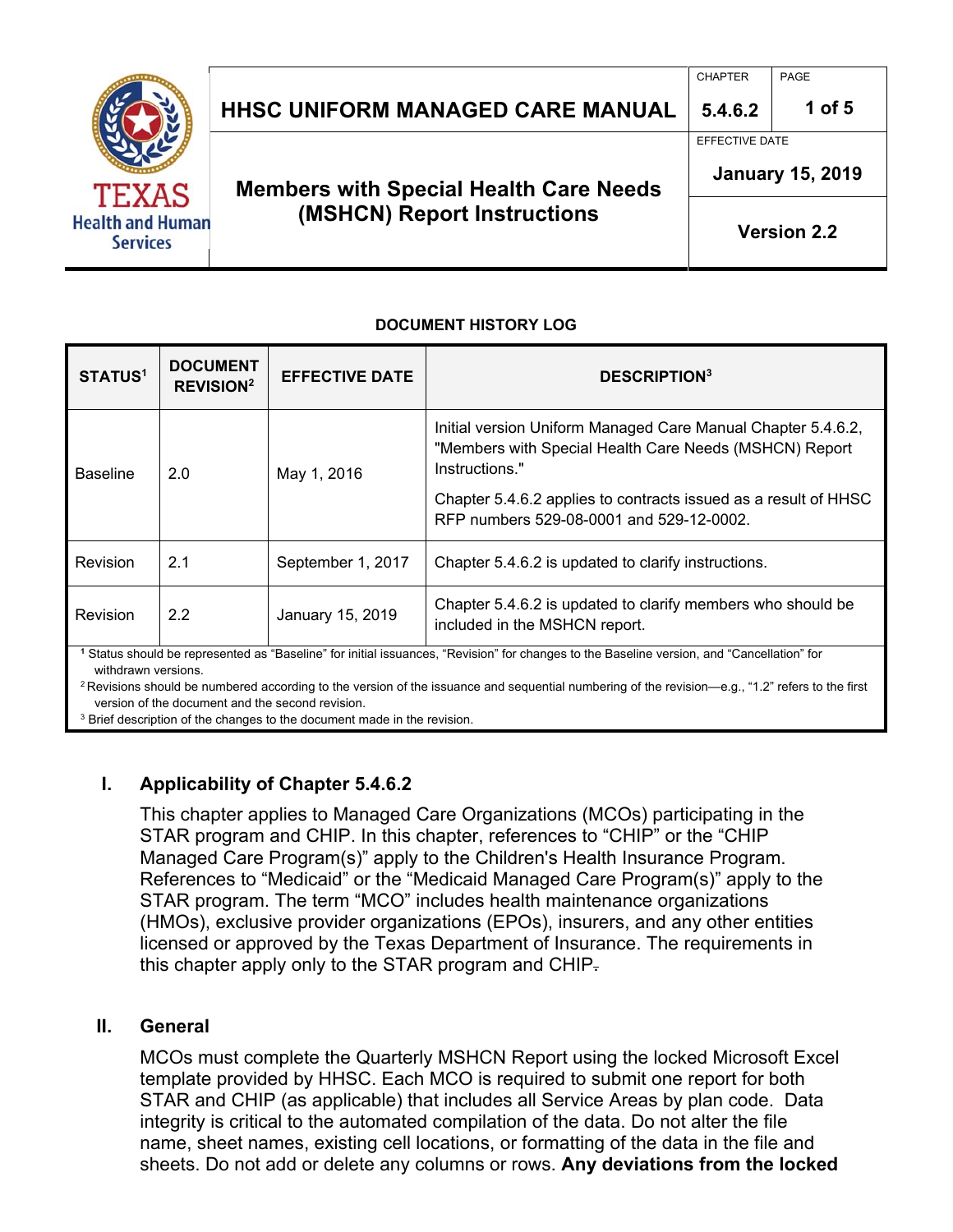|                                                            |                                               | <b>CHAPTER</b>                            | PAGE     |  |
|------------------------------------------------------------|-----------------------------------------------|-------------------------------------------|----------|--|
|                                                            | <b>HHSC UNIFORM MANAGED CARE MANUAL</b>       | 5.4.6.2                                   | $2$ of 5 |  |
| <b>TEXAS</b><br><b>Health and Human</b><br><b>Services</b> | <b>Members with Special Health Care Needs</b> | EFFECTIVE DATE<br><b>January 15, 2019</b> |          |  |
|                                                            | (MSHCN) Report Instructions                   | <b>Version 2.2</b>                        |          |  |

### **template will render the report unreadable by the software application and therefore unacceptable to HHSC.**

To maintain consistency, MCOs must ensure that the data input is in black. All line numbers in these instructions refer to the line numbers in column A on each worksheet.

The Quarterly reports are due 30 days after the end of each quarter of the State Fiscal Year.

## **III. Naming Convention and Submission**

MCOs must choose one plan code for the deliverable name and submission.

## **IV. References**

Uniform Managed Care Contract (UMCC) 8.1.12.1 UMCC 8.1.20.2

## **V. Definition of Terms Used in MSHCN Report**

**Member with Special Health Care Needs (MSHCN)** A member including a child in the Department of State Health Services (DSHS) Children with Special Health Care Needs (CSHCN) Program as further defined in Texas Health & Safety Code § 35.0022, who:

(1) has a serious ongoing illness, a Chronic or Complex Condition, or a Disability that has lasted or is anticipated to last for a significant period of time,

(2) requires regular, ongoing therapeutic intervention and evaluation by appropriately trained health care personnel, or

(3) meets the criteria described in UMCC Section 8.1.12.1

**New MSHCN:** A member identified as MSHCN in accordance with UMCC 8.1.12.1 in the reporting month.

**Service Management:** An administrative service performed by the MCO to facilitate development of a Service Plan and coordination of services among a Member's PCP, specialty providers and non-medical providers to ensure Members with Special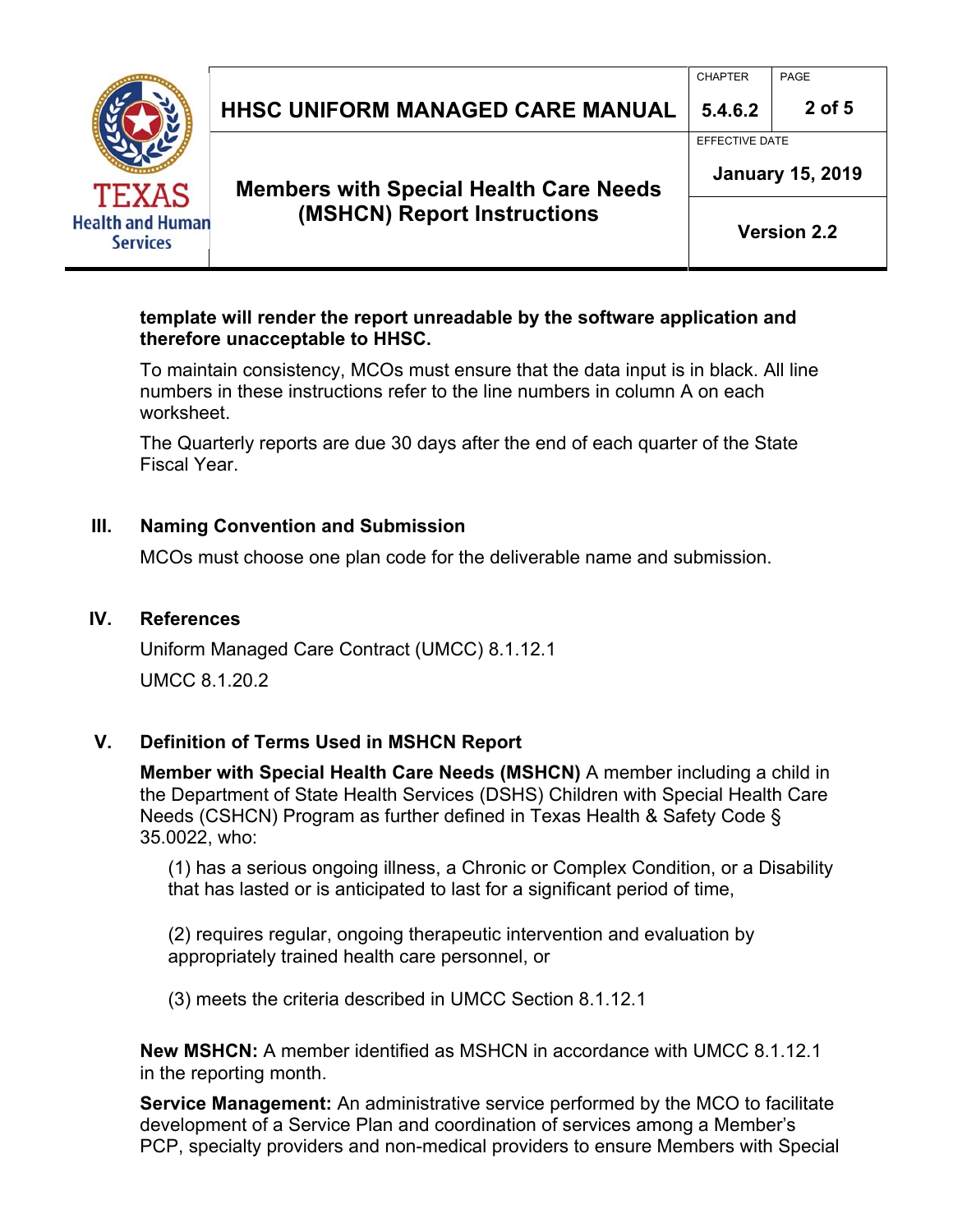|                                                            |                                               | <b>CHAPTER</b>                            | PAGE   |  |
|------------------------------------------------------------|-----------------------------------------------|-------------------------------------------|--------|--|
| <b>TEXAS</b><br><b>Health and Human</b><br><b>Services</b> | <b>HHSC UNIFORM MANAGED CARE MANUAL</b>       | 5.4.6.2                                   | 3 of 5 |  |
|                                                            | <b>Members with Special Health Care Needs</b> | EFFECTIVE DATE<br><b>January 15, 2019</b> |        |  |
|                                                            | (MSHCN) Report Instructions                   | <b>Version 2.2</b>                        |        |  |

Health Care Needs have access to, and appropriately utilize, Medically Necessary Covered Services, Non-capitated Services, and other services and supports.

**Service Plan:** A service plan developed in accordance with UMCC 8.1.12.3.

**Risk Group:** Risk Group ID, as found in the monthly capitation file.

# **VI. Instructions for Completing Report**

- 1. Column A PCN: Enter the MSHCN's Medicaid or CHIP ID.
- 2. Column B DOB: Enter the MSHCN date of birth (yyyymmdd).
- 3. Column C Last Name: Enter MSHCN last name.
- 4. Column D First Name: Enter MSHCN first name
- 5. Column E Middle Name: Enter MSHCN middle name
- 6. Column F Risk Group: Enter the MSHCN's rate code, also called the Risk Group ID, as found on the capitation file.
- 7. Column G New MSHCN Member: Enter 1 for yes and 0 for no. The MCO will enter 1 for the first month the Member is identified as MSHCN. The MCO will enter 0 for each month following the first month that the member remains an MSHCN. If the MCO determines the Member is no longer an MSHCN, the Member will be removed from list for the month after the determination was made. Example: A Member is diagnosed with a high-risk pregnancy and identified as an MSHCN in October before delivery in December. For this Member the MCO will enter 1 for October and 0 for November in the Q1 MSHCN Report. For this Member the MCO will enter 0 for December and will not list the member for January in the Q2 MSHCN Report.
- 8. Column H Service Plan Indicator: Enter 1 if member has a service plan. Enter 0 if the member does not have a Service Plan.
- 9. Column I Unable to Reach: Enter 1 if the MCO is unable to reach the Member to initiate Service Management. Enter 0 if the MCO successfully contacted the Member. The MCO may enter 0 for all months the Member has a service plan in place.
- 10. Column J Declined: Enter 1 if the Member or Member's authorized representative declined Service Management. Enter 0 if the Member or Member's authorized representative agrees to participate in Service Management. Enter 0 if the MCO is unable to reach the Member to initiate Service Management. The MCO may enter 0 for all months the Member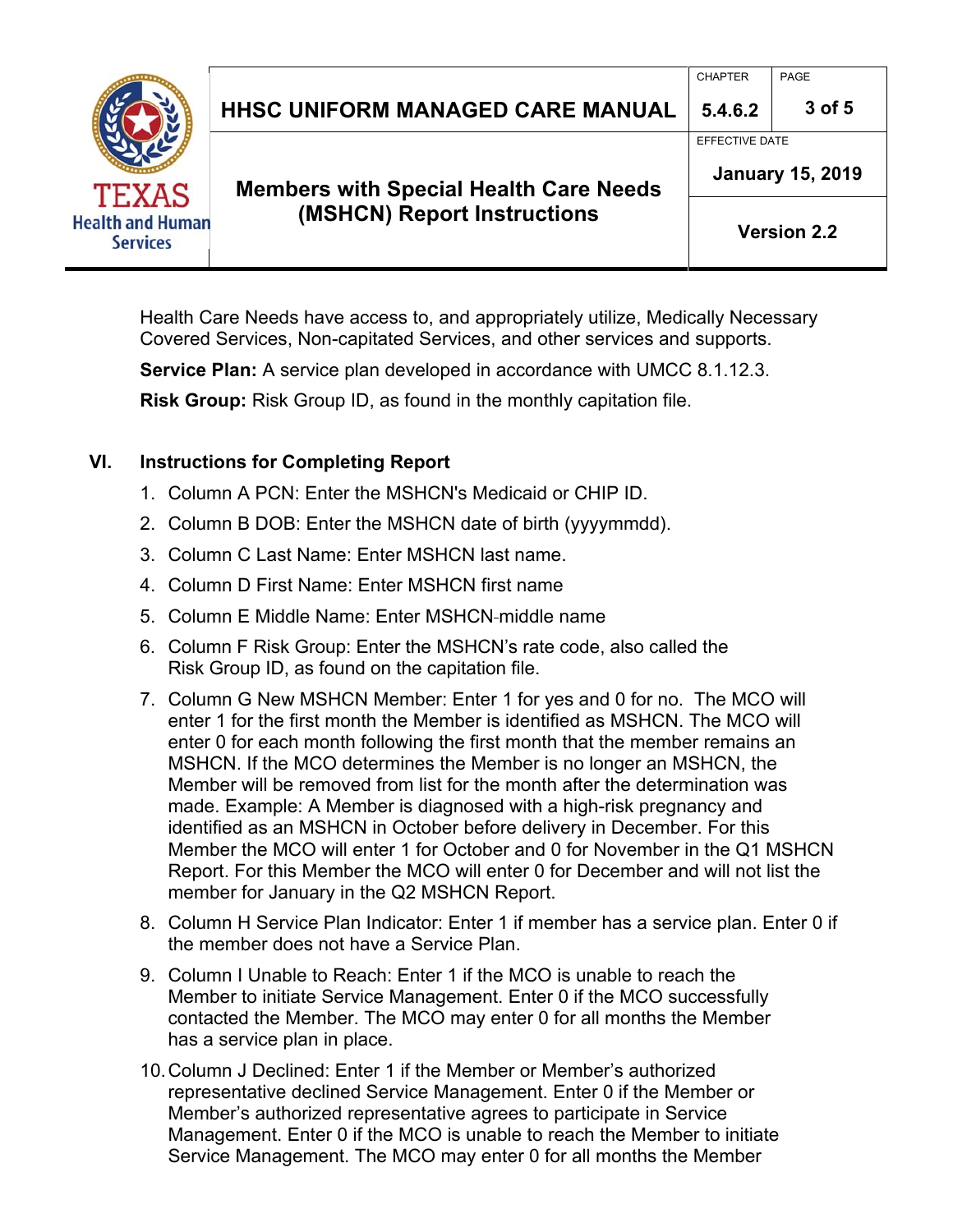|                                                            |                                               | <b>CHAPTER</b>          | PAGE   |
|------------------------------------------------------------|-----------------------------------------------|-------------------------|--------|
|                                                            | <b>HHSC UNIFORM MANAGED CARE MANUAL</b>       | 5.4.6.2                 | 4 of 5 |
|                                                            |                                               | <b>EFFECTIVE DATE</b>   |        |
| <b>TEXAS</b><br><b>Health and Human</b><br><b>Services</b> | <b>Members with Special Health Care Needs</b> | <b>January 15, 2019</b> |        |
|                                                            | (MSHCN) Report Instructions                   | <b>Version 2.2</b>      |        |

has a service plan in place.

- 11. Column K Health Plan Code: Enter 2-character health plan code.
- 12. Column L Report Submission Date: Enter the date the report is submitted to HHSC as yyyymmdd.
- 13. Column M Reporting Month: Enter month for which data is being reported as yyyymm. Each month of the quarter will be reportedly separately within the quarterly report.

# **VII. Example**

The MSHCN Report should be inclusive of all enrolled MSHCN in the reporting quarter. For example:

A Member is newly identified as MSHCN in September and the member's service plan is complete in October. The Q1 report should show:

| $\mathsf{C}$               | D                           | []                       | G                                           | Η                                | $\left  \ldots \right $ |                                                   | M                                |
|----------------------------|-----------------------------|--------------------------|---------------------------------------------|----------------------------------|-------------------------|---------------------------------------------------|----------------------------------|
| <u>Last</u><br><b>Name</b> | <u>First</u><br><b>Name</b> | $\lfloor \ldots \rfloor$ | <b>New</b><br><b>MSHCN</b><br><b>Member</b> | <b>Service Plan</b><br>Indicator |                         | <b>Report</b><br><b>Submission</b><br><b>Date</b> | <b>Reporting</b><br><b>Month</b> |
| Doe                        | Jane                        | ! <b>.</b>               |                                             |                                  |                         | 20161230                                          | 201609                           |
| Doe                        | Jane                        | $\sim$ $\sim$ $\sim$     |                                             |                                  |                         | 20161230                                          | 201610                           |
| Doe                        | Jane                        | $\cdots$                 |                                             |                                  |                         | 20161230                                          | 201611                           |

If the Member continues to meet MSHCN criteria through the end of February, the Q2 report should show:

| $\mathsf{C}$               | D                           | $\vert \ldots \vert$ | G                                           | Н                                          | $\sim 100$ |                                                   | M                                |
|----------------------------|-----------------------------|----------------------|---------------------------------------------|--------------------------------------------|------------|---------------------------------------------------|----------------------------------|
| <b>Last</b><br><b>Name</b> | <b>First</b><br><b>Name</b> | <b>1</b>             | <b>New</b><br><b>MSHCN</b><br><b>Member</b> | <b>Service</b><br>Plan<br><b>Indicator</b> | $\cdots$   | <b>Report</b><br><b>Submission</b><br><b>Date</b> | <b>Reporting</b><br><b>Month</b> |
| Doe                        | Jane                        | [۱۰۰]                |                                             |                                            | $\sim 100$ | 20170330                                          | 201612                           |
| Doe                        | Jane                        | ر ۱۰۰۰               | 0                                           |                                            | .          | 20170330                                          | 201701                           |
| Doe                        | Jane                        | l + + +              | 0                                           |                                            | .          | 20170330                                          | 201702                           |